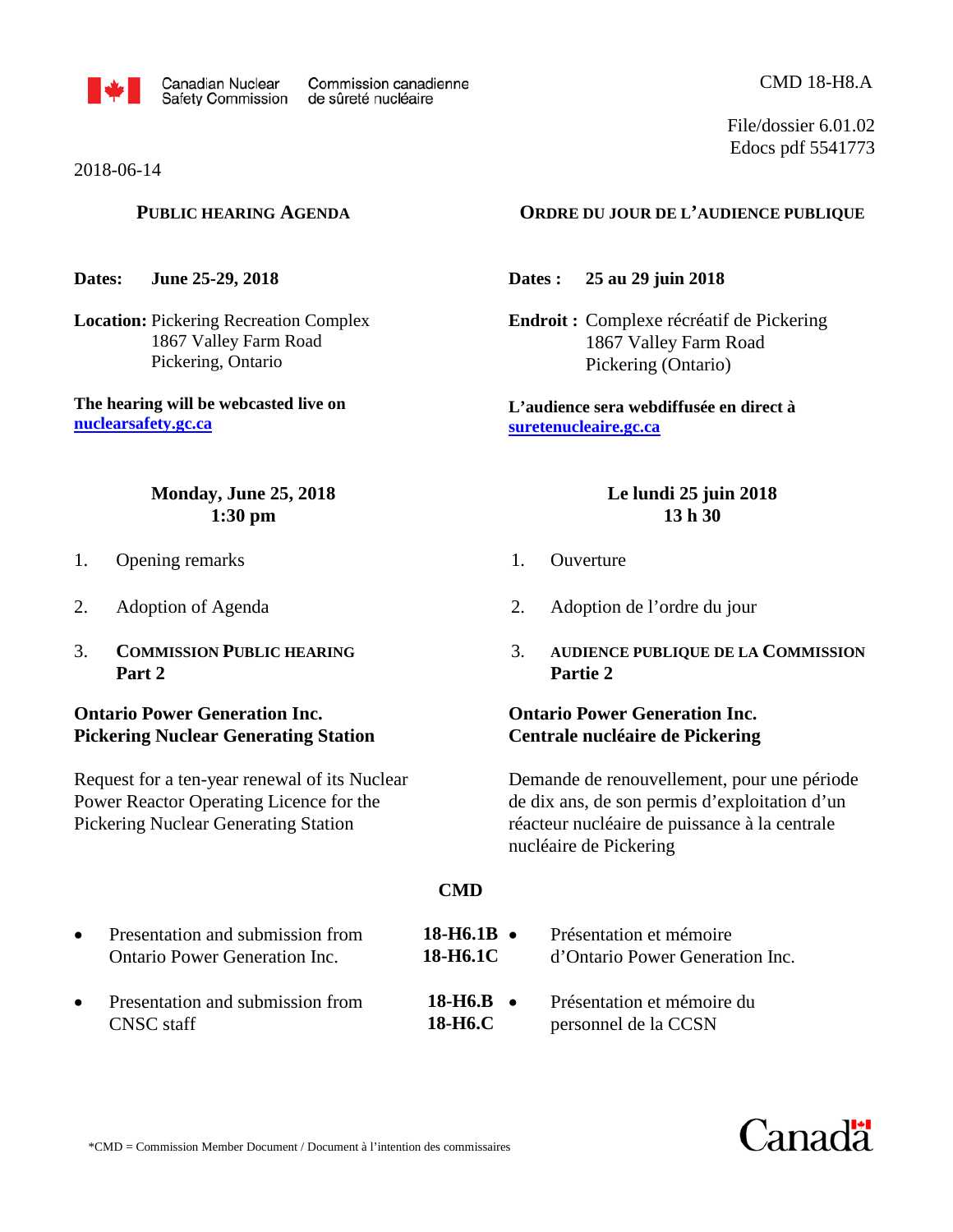| $\bullet$ | Presentation by the                       | $18 - H6.73$ $\bullet$  |           | Présentation par la                |
|-----------|-------------------------------------------|-------------------------|-----------|------------------------------------|
|           | Society of United Professionals           | 18-H6.73A               |           | Society of United Professionals    |
| $\bullet$ | Presentation by                           | $18 - H6.78$ $\bullet$  |           | Présentation par                   |
|           | Andrei Neacsu                             |                         |           | Andrei Neacsu                      |
| $\bullet$ | Presentation by                           | $18 - H6.151$ $\bullet$ |           | Présentation par                   |
|           | Kelly Clune                               |                         |           | <b>Kelly Clune</b>                 |
| $\bullet$ | Presentation by                           | $18 - H6.26$ $\bullet$  |           | Présentation par                   |
|           | <b>BWXT Canada Ltd.</b>                   |                         |           | <b>BWXT</b> Canada Ltd.            |
| $\bullet$ | Presentation by                           | 18-H <sub>6.70</sub>    | $\bullet$ | Présentation par                   |
|           | <b>Barbara Pulst</b>                      |                         |           | <b>Barbara Pulst</b>               |
|           | <b>DINNER FROM 5:30 P.M. TO 6:30 P.M.</b> |                         |           | <b>SOUPER DE 17 H 30 À 18 H 30</b> |
|           |                                           |                         |           |                                    |
|           |                                           |                         |           |                                    |
| $\bullet$ | Presentation by                           | $18 - H6.59$ $\bullet$  |           | Présentation par                   |
|           | Kirsten Dahl                              |                         |           | <b>Kirsten Dahl</b>                |

- Presentation by teachers of the Toronto District School Board and the Toronto District Catholic School Board **18-H6.101A**
- Presentation by Dominique Bruce

## **END OF THE SESSION FOR JUNE 25, 2018 THE HEARING WILL RESUME AT 8:30 A.M. ON JUNE 26, 2018**

## **NOTE:**

Time permitting, the Commission will also review the written submissions at the end of each day. Written submissions from people who chose not to make an oral presentation are very important to this review. These written submissions have been carefully considered and we will address each of them before the close of this hearing.

- 18-H6.101 • Présentation par des enseignants du Conseil scolaire du district de Toronto et du Conseil scolaire catholique du district de Toronto
- 18-H6.33 Présentation par Dominique Bruce

## **FIN DE LA SESSION POUR LE 25 JUIN 2018 L'AUDIENCE SE POURSUIVRA À 8 H 30 LE 26 JUIN 2018**

## **NOTE :**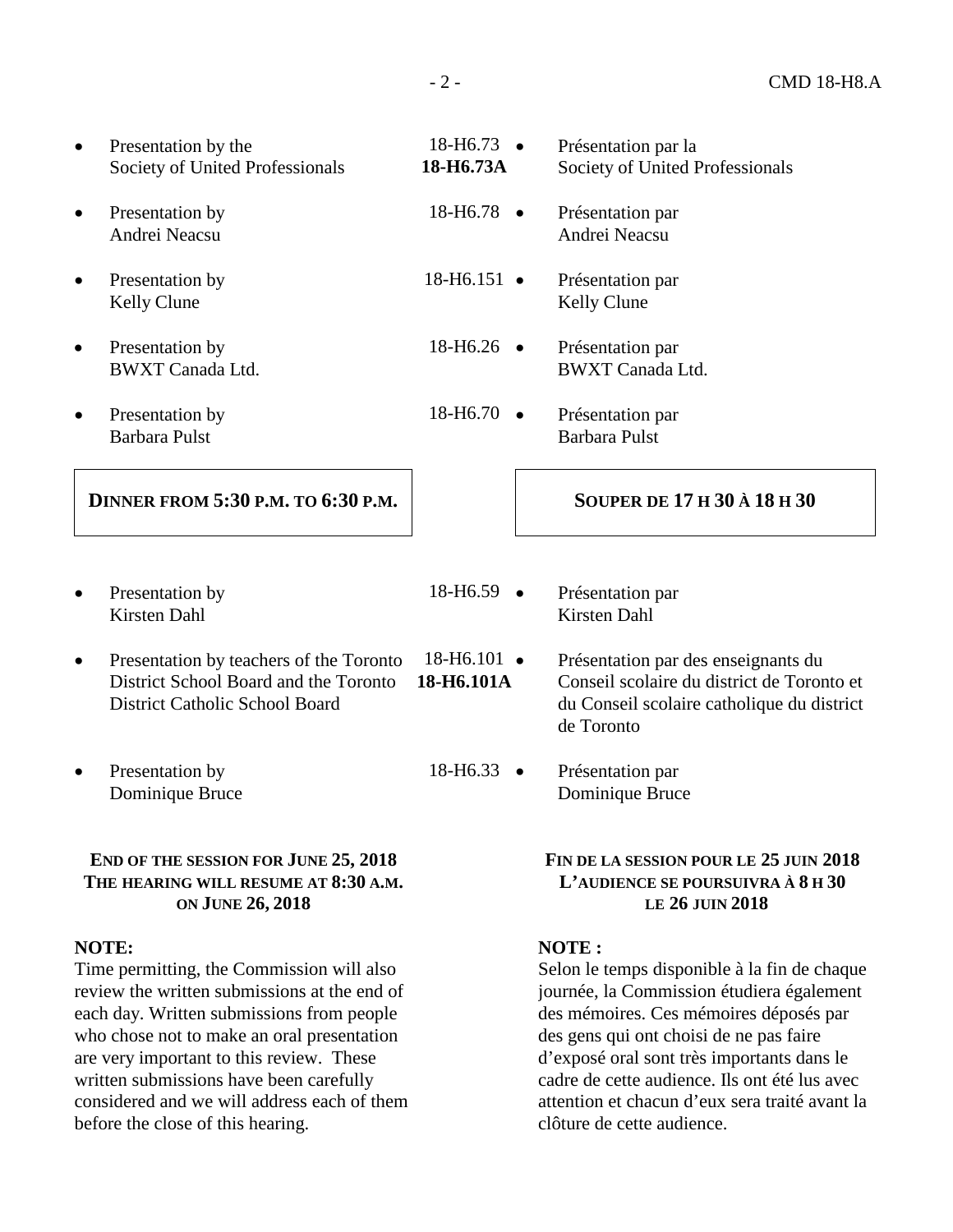|   | Tuesday, June 26, 2018<br>8:30 a.m.                                                                                     |                                                  | Le mardi 26 juin 2018<br>8 h 30                                                                                          |
|---|-------------------------------------------------------------------------------------------------------------------------|--------------------------------------------------|--------------------------------------------------------------------------------------------------------------------------|
|   |                                                                                                                         |                                                  |                                                                                                                          |
|   | Presentation by the<br><b>Canadian Association of Physicians</b><br>for the Environment                                 | $18 - H6.76$ $\bullet$<br>18-H6.76A              | Présentation par<br>l'Association Canadienne des Médecins<br>pour l'Environnement                                        |
|   | Presentation by the<br><b>Canadian Association of Nuclear</b><br>Host Communities and the<br>Municipality of Clarington | $18 - H6.23$ $\bullet$                           | Présentation par la<br><b>Canadian Association of Nuclear</b><br>Host Communities et de la<br>municipalité de Clarington |
| ٠ | Presentation by the<br>Mohawks of the Bay of Quinte                                                                     | $18 - H6.141$ $\bullet$                          | Présentation par les<br>Mohawks of the Bay of Quinte                                                                     |
|   | Presentation by<br>Erin O'Toole, MP, Durham                                                                             | 18-H6.74 •                                       | Présentation par<br>Erin O'Toole, Député, Durham                                                                         |
|   | Presentation by the<br><b>Canadian Environmental</b><br>Law Association                                                 | $18 - H6.57$ $\bullet$<br>18-H6.57A<br>18-H6.57B | Présentation par<br>l'Association canadienne du droit<br>de l'environnement                                              |
|   | LUNCH FROM 12:30 P.M. TO 13:30 P.M.                                                                                     |                                                  | DÎNER DE 12 H 30 À 13 H 30                                                                                               |
|   | Presentation by<br>Anna Tilman                                                                                          | 18-H6.24<br>18-H6.24A                            | Présentation par<br>Anna Tilman                                                                                          |
|   | Presentation by the<br><b>Canadian Nuclear Laboratories</b>                                                             | $18-H6.41$ $\bullet$                             | Présentation par les<br>Laboratoires nucléaires canadiens                                                                |
|   | Presentation by<br>Jerry Cuttler                                                                                        | $18 - H6.35$ $\bullet$<br>18-H6.35A<br>18-H6.35B | Présentation par<br>Jerry Cuttler                                                                                        |
|   | Presentation by<br>Dan Rudka                                                                                            | $18-H6.28$ •                                     | Présentation par<br>Dan Rudka                                                                                            |
|   | Presentation by the<br>Provincial Council of Women<br>of Ontario                                                        | $18 - H6.64$ •                                   | Présentation par le<br>Provincial Council of Women<br>of Ontario                                                         |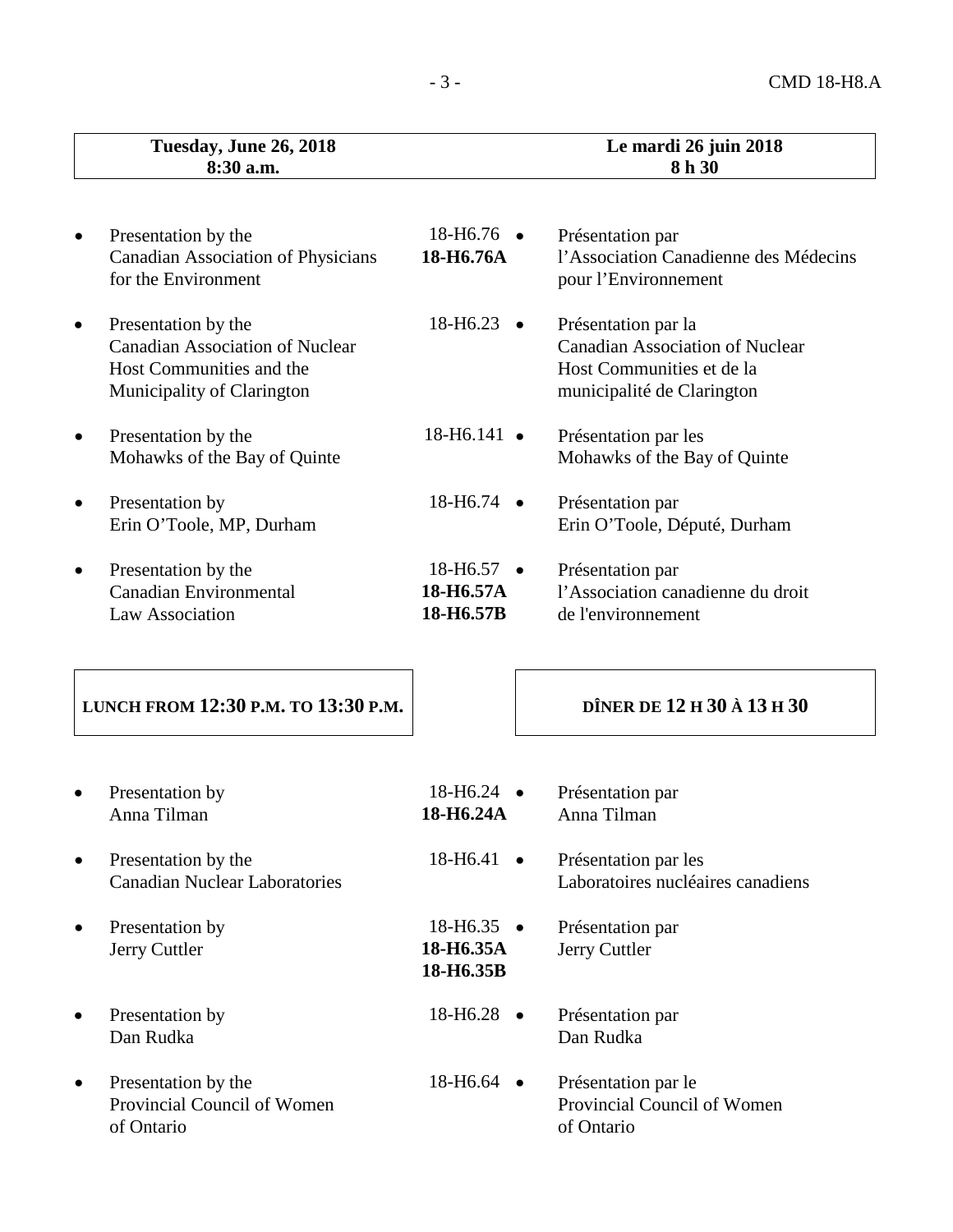- Presentation by the North American Young Generation in Nuclear, Durham Chapter
- 18-H6.79 **18-H6.79A**

• Présentation par le North American Young Generation in Nuclear, Durham Chapter

## **DINNER FROM 5:30 P.M. TO 6:30 P.M. SOUPER DE 17 H 30 À 18 H 30**

Presentation by **Northwatch** 

18-H6.55 • **18-H6.55A**

**Northwatch** 

• Présentation par

- Presentation by the Canadian Nuclear Society
- 18-H6.40 Présentation par la Société nucléaire canadienne

## **END OF THE SESSION FOR JUNE 26, 2018 THE HEARING WILL RESUME AT 8:30 A.M. ON JUNE 27, 2018**

## **NOTE:**

Time permitting, the Commission will also review the written submissions at the end of each day. Written submissions from people who chose not to make an oral presentation are very important to this review. These written submissions have been carefully considered and we will address each of them before the close of this hearing.

## **FIN DE LA SESSION POUR LE 26 JUIN 2018 L'AUDIENCE SE POURSUIVRA À 8 H 30 LE 27 JUIN 2018**

## **NOTE :**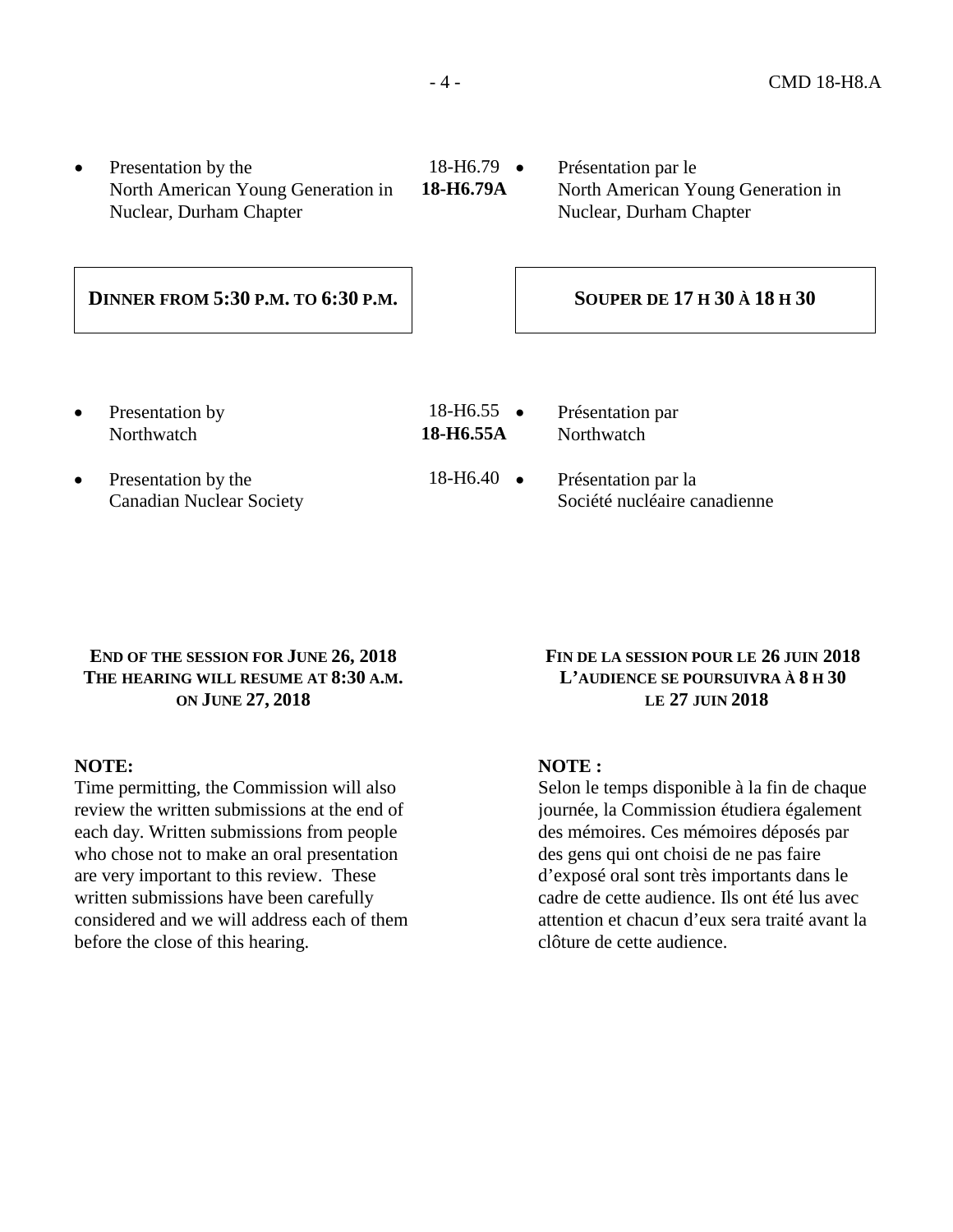|           | Wednesday, June 27, 2018<br>8:30 a.m.                                             |                             | Le mercredi 27 juin 2018<br>8h 30                                                           |  |
|-----------|-----------------------------------------------------------------------------------|-----------------------------|---------------------------------------------------------------------------------------------|--|
|           |                                                                                   |                             |                                                                                             |  |
| $\bullet$ | Presentation by the<br>Power Workers' Union                                       | $18 - H6.69$ •<br>18-H6.69A | Présentation par le<br>Syndicat des travailleurs et travailleuses<br>du secteur énergétique |  |
| $\bullet$ | Presentation by<br>Darlene Buckingham                                             | $18 - H6.42$ $\bullet$      | Présentation par<br>Darlene Buckingham                                                      |  |
| $\bullet$ | Presentation by<br>Michel Duguay                                                  | $18 - H6.60$ $\bullet$      | Présentation par<br>Michel Duguay                                                           |  |
| $\bullet$ | Presentation by<br><b>Stuart Smith</b>                                            | $18 - H6.156$ •             | Présentation par<br><b>Stuart Smith</b>                                                     |  |
| $\bullet$ | Presentation by<br>Ian Fairlie                                                    | 18-H6.65 •                  | Présentation par<br>Ian Fairlie                                                             |  |
| $\bullet$ | Presentation by the<br><b>Ontario Clean Air Alliance</b>                          | 18-H6.77 •                  | Présentation par<br>l'Ontario Clean Air Alliance                                            |  |
|           | LUNCH FROM 12:30 P.M. TO 13:30 P.M.                                               |                             | DÎNER DE 12 H 30 À 13 H 30                                                                  |  |
|           |                                                                                   |                             |                                                                                             |  |
|           | Presentation by<br><b>Evelyn Butler</b>                                           | $18 - H6.34$ $\bullet$      | Présentation par<br>Evelyn Butler                                                           |  |
| ٠         | Presentation by the<br><b>Canadian Nuclear Association</b>                        | 18-H6.43 •<br>18-H6.43A     | Présentation par<br>l'Association nucléaire canadienne                                      |  |
| $\bullet$ | Presentation by<br><b>Reactor Engineering Services</b><br>Development (RESD Inc.) | 18-H6.20<br>$\bullet$       | Présentation par<br><b>Reactor Engineering Services</b><br>Development (RESD Inc.)          |  |
| ٠         | Presentation by<br>SNC-Lavalin                                                    | $18-H6.44$ $\bullet$        | Présentation par<br>SNC-Lavalin                                                             |  |

- Presentation by Women in Nuclear Canada
- 18-H6.45 Présentation par Women in Nuclear Canada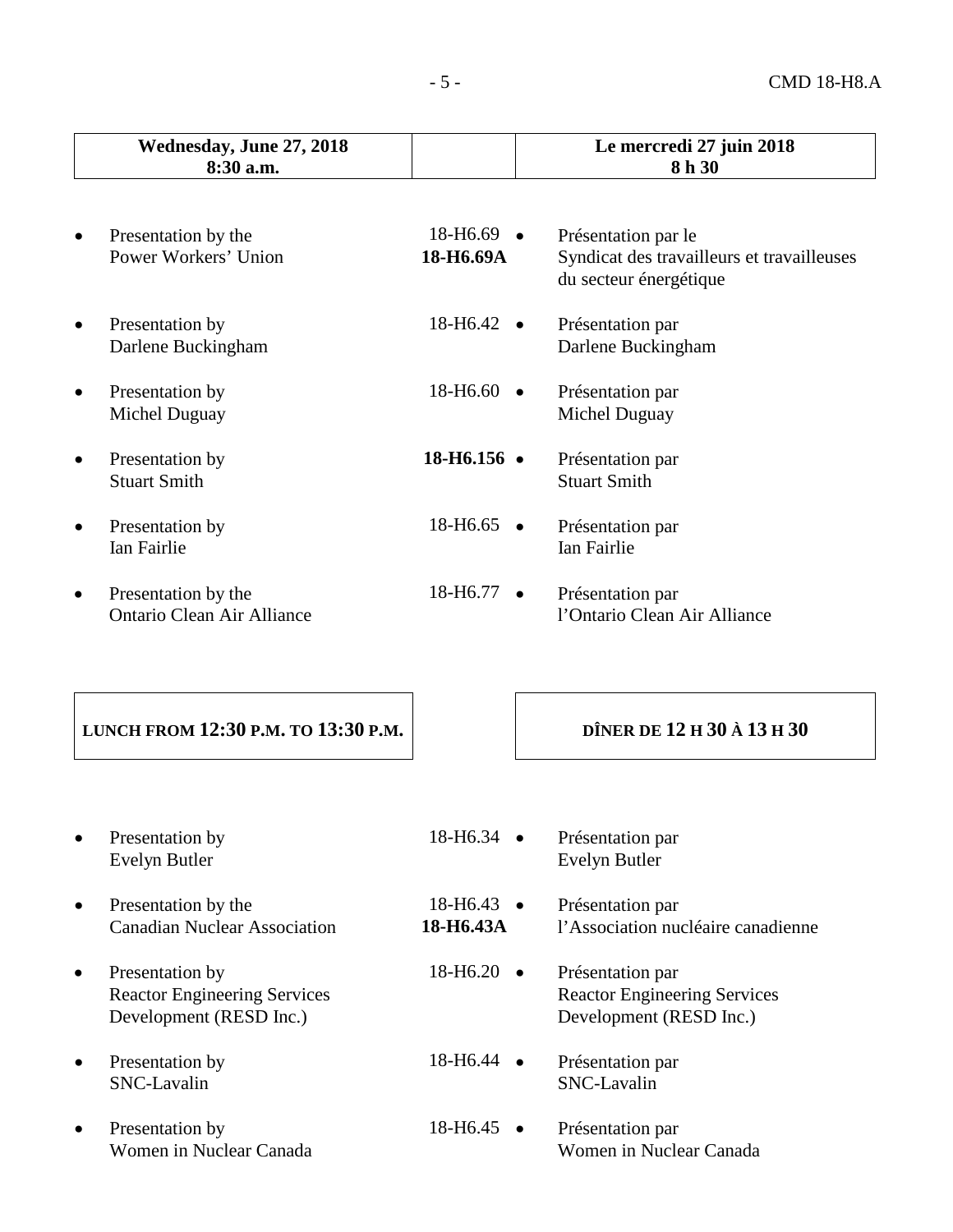| Presentation by the<br>Canadian Nuclear Workers Council | $18-H6.37 \bullet$<br>18-H6.37A | Présentation par le<br>Conseil Canadien des Travailleurs<br>du Nucléaire |
|---------------------------------------------------------|---------------------------------|--------------------------------------------------------------------------|
| Presentation by<br>Sunil Nijhawan                       | $18-H6.38$ $\bullet$            | Présentation par<br>Sunil Nijhawan                                       |

Presentation by CANDU Owners Group Inc.

## 18-H6.21 • Présentation par le CANDU Owners Group Inc.

## **DINNER FROM 5:30 P.M. TO 6:30 P.M. SOUPER DE 17 H 30 À 18 H 30**

## Presentation by the Organization of Canadian Nuclear Industries (OCNI)

- Presentation by Rommel Bellosillo
- Presentation by D. Tim Seitz
- Presentation by Kimberly Grant-Stuart

18-H6.29 • **18-H6.29A**  • Présentation par l'Organization of Canadian Nuclear Industries (OCNI) 18-H6.31 • Présentation par Rommel Bellosillo 18-H6.36 • Présentation par D. Tim Seitz 18-H6.39 • Présentation par Kimberly Grant-Stuart

## **END OF THE SESSION FOR JUNE 27, 2018 THE HEARING WILL RESUME AT 8:30 A.M. ON JUNE 28, 2018**

## **NOTE:**

Time permitting, the Commission will also review the written submissions at the end of each day. Written submissions from people who chose not to make an oral presentation are very important to this review. These written submissions have been carefully considered and we will address each of them before the close of this hearing.

### **FIN DE LA SESSION POUR LE 27 JUIN 2018 L'AUDIENCE SE POURSUIVRA À 8 H 30 LE 28 JUIN 2018**

## **NOTE :**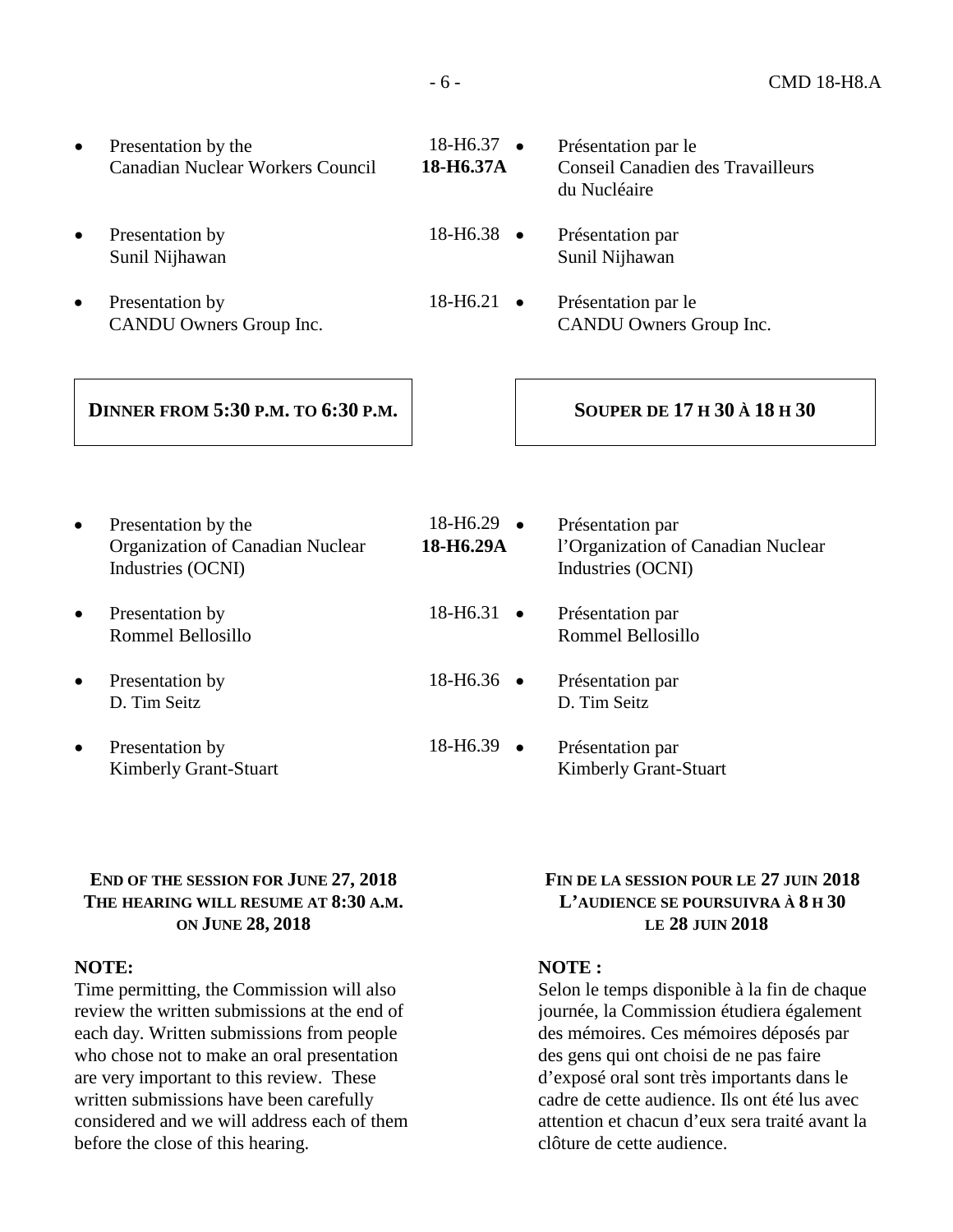| Thursday, June 28, 2018<br>8:30 a.m.                                                  |                                          | Le jeudi 28 juin 2018<br>8h 30                                                        |
|---------------------------------------------------------------------------------------|------------------------------------------|---------------------------------------------------------------------------------------|
| Presentation by<br>Greenpeace                                                         | $18 - H6.62$ •<br>18-H6.62A<br>18-H6.62B | Présentation par<br>Greenpeace                                                        |
| Presentation by the<br><b>Toronto Region Board of Trade</b>                           | 18-H6.27                                 | Présentation par le<br><b>Toronto Region Board of Trade</b>                           |
| Presentation by<br><b>Belinda Cole</b>                                                | $18-H6.75$ $\bullet$                     | Présentation par<br>Belinda Cole                                                      |
| Presentation by the                                                                   | 18-H6.67                                 | Présentation par la                                                                   |
| Regional Municipality of Durham                                                       | 18-H6.67A                                | municipalité régionale de Durham                                                      |
| Presentation by the                                                                   | $18 - H6.25$ •                           | Présentation par le                                                                   |
| Ajax-Pickering Board of Trade                                                         | 18-H6.25A                                | Ajax-Pickering Board of Trade                                                         |
| Presentation by the<br>North American Young Generation in<br>Nuclear (NAYGN) – Canada | $18 - H6.32$ $\bullet$                   | Présentation par la<br>North American Young Generation in<br>Nuclear (NAYGN) - Canada |
| LUNCH FROM 12:30 P.M. TO 13:30 P.M.                                                   |                                          | DÎNER DE 12 H 30 À 13 H 30                                                            |
| Presentation by the                                                                   | 18-H6.22                                 | Présentation par le                                                                   |
| Pickering Nuclear Generating Station                                                  | $\bullet$                                | <b>Pickering Nuclear Generating Station</b>                                           |
| <b>Community Advisory Council</b>                                                     | 18-H6.22A                                | <b>Community Advisory Council</b>                                                     |
| Presentation by                                                                       | 18-H6.72 •                               | Présentation par                                                                      |
| Louis Bertrand                                                                        | 18-H6.72A                                | Louis Bertrand                                                                        |
| Presentation by the                                                                   | 18-H6.30                                 | Présentation par la                                                                   |
| <b>Ontario Chamber of Commerce</b>                                                    | $\bullet$                                | Chambre de Commerce de l'Ontario                                                      |
| Presentation by                                                                       | 18-H6.56 •                               | Présentation par                                                                      |
| <b>Durham Nuclear Awareness</b>                                                       | 18-H6.56A                                | <b>Durham Nuclear Awareness</b>                                                       |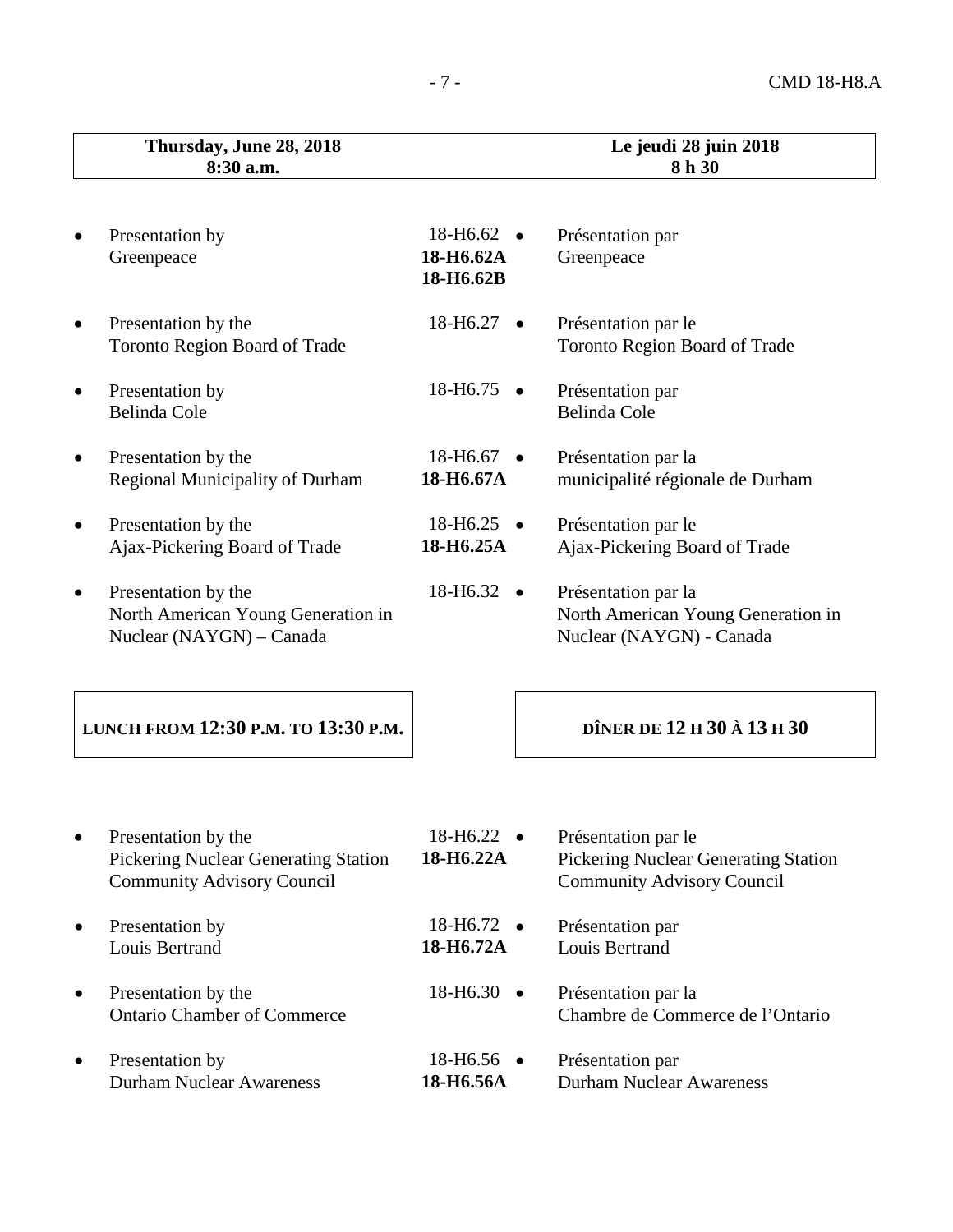- Presentation by the Society of Professional Engineers and Associates
- Presentation by the Canadian Coalition for Nuclear Responsibility
	- **DINNER FROM 5:30 P.M. TO 6:30 P.M. SOUPER DE 17 H 30 À 18 H 30**

# 18-H6.109 • Présentation par la

- Society of Professional Engineers and Associates
- 18-H6.63 Présentation par le Regroupement pour la surveillance du nucléaire

• Presentation by Linda Gasser 18-H6.61 • Présentation par Linda Gasser • Presentation by Amir Ayazi 18-H6.68 • Présentation par Amir Ayazi • Presentation by Estefany Guecha 18-H6.71 • **18-H6.71A** • Présentation par Estefany Guecha Presentation by Chaitanya Kalevar 18-H6.136 • **18-H6.136A** • Présentation par Chaitanya Kalevar

#### **END OF THE SESSION FOR JUNE 28, 2018 THE HEARING WILL RESUME AT 8:30 A.M. ON JUNE 29, 2018**

#### **NOTE:**

Time permitting, the Commission will also review the written submissions at the end of each day. Written submissions from people who chose not to make an oral presentation are very important to this review. These written submissions have been carefully considered and we will address each of them before the close of this hearing.

### **FIN DE LA SESSION POUR LE 28 JUIN 2018 L'AUDIENCE SE POURSUIVRA À 8 H 30 LE 29 JUIN 2018**

#### **NOTE :**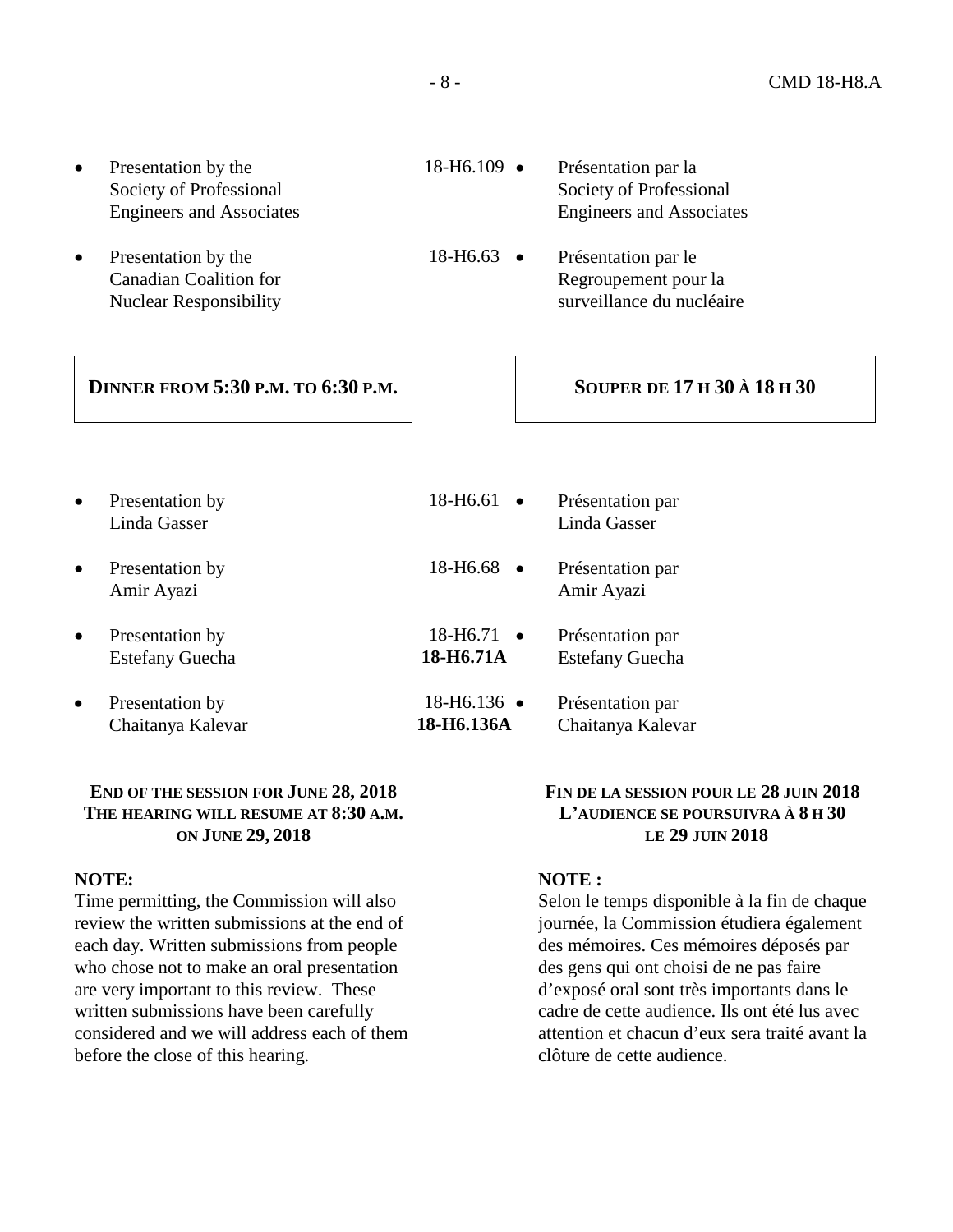|           | <b>Friday, June 29, 2018</b><br>8:30 a.m.                                            |                                     |           | Le vendredi 29 juin 2018<br>8h 30                                                         |
|-----------|--------------------------------------------------------------------------------------|-------------------------------------|-----------|-------------------------------------------------------------------------------------------|
| ٠         | Presentation by<br>Swim Drink Fish /<br>Lake Ontario Waterkeeper                     | $18 - H6.58$ $\bullet$<br>18-H6.58A |           | Présentation par<br>Swim Drink Fish /<br>Lake Ontario Waterkeeper                         |
| $\bullet$ | Presentation by<br>Registered Nurses' Association<br>of Ontario                      | $18 - H6.66$ $\bullet$              |           | Présentation par<br>l'Association des infirmières et infirmiers<br>autorisés de l'Ontario |
|           | <b>END OF ORAL PRESENTATIONS</b>                                                     |                                     |           | FIN DES EXPOSÉS ORAUX                                                                     |
|           | <b>FINAL ROUNDS OF QUESTIONS FROM</b><br><b>COMMISSION MEMBERS</b>                   |                                     |           | <b>DERNIÈRES PÉRIODES DE QUESTIONS DES</b><br>MEMBRES DE LA COMMISSION                    |
|           | LUNCH FROM 12:30 P.M. TO 13:30 P.M.                                                  |                                     |           | DÎNER DE 12 H 30 À 13 H 30                                                                |
|           | <b>FINAL ROUNDS OF QUESTIONS FROM</b><br><b>COMMISSION MEMBERS</b><br>(CONTINUATION) |                                     |           | <b>DERNIÈRES PÉRIODES DE QUESTIONS DES</b><br>MEMBRES DE LA COMMISSION<br>(SUITE)         |
|           | <b>WRITTEN SUBMISSIONS</b>                                                           |                                     |           | <b>MÉMOIRES</b>                                                                           |
| $\bullet$ | Written submission from<br>Safe Communities of Pickering<br>and Ajax                 | 18-H <sub>6.2</sub>                 | $\bullet$ | Mémoire de<br>Safe Communities of Pickering<br>and Ajax                                   |
| $\bullet$ | Written submission from the<br>Rotary Club of Ajax                                   | 18-H <sub>6.3</sub>                 | $\bullet$ | Mémoire du<br>Rotary Club of Ajax                                                         |
| $\bullet$ | Written submission from the<br>Durham Nuclear Health Committee                       | 18-H <sub>6.4</sub>                 |           | Mémoire du<br>Durham Nuclear Health Committee                                             |
| ٠         | Written submission from the<br>Durham College                                        | 18-H <sub>6.5</sub>                 | $\bullet$ | Mémoire du<br>Durham College                                                              |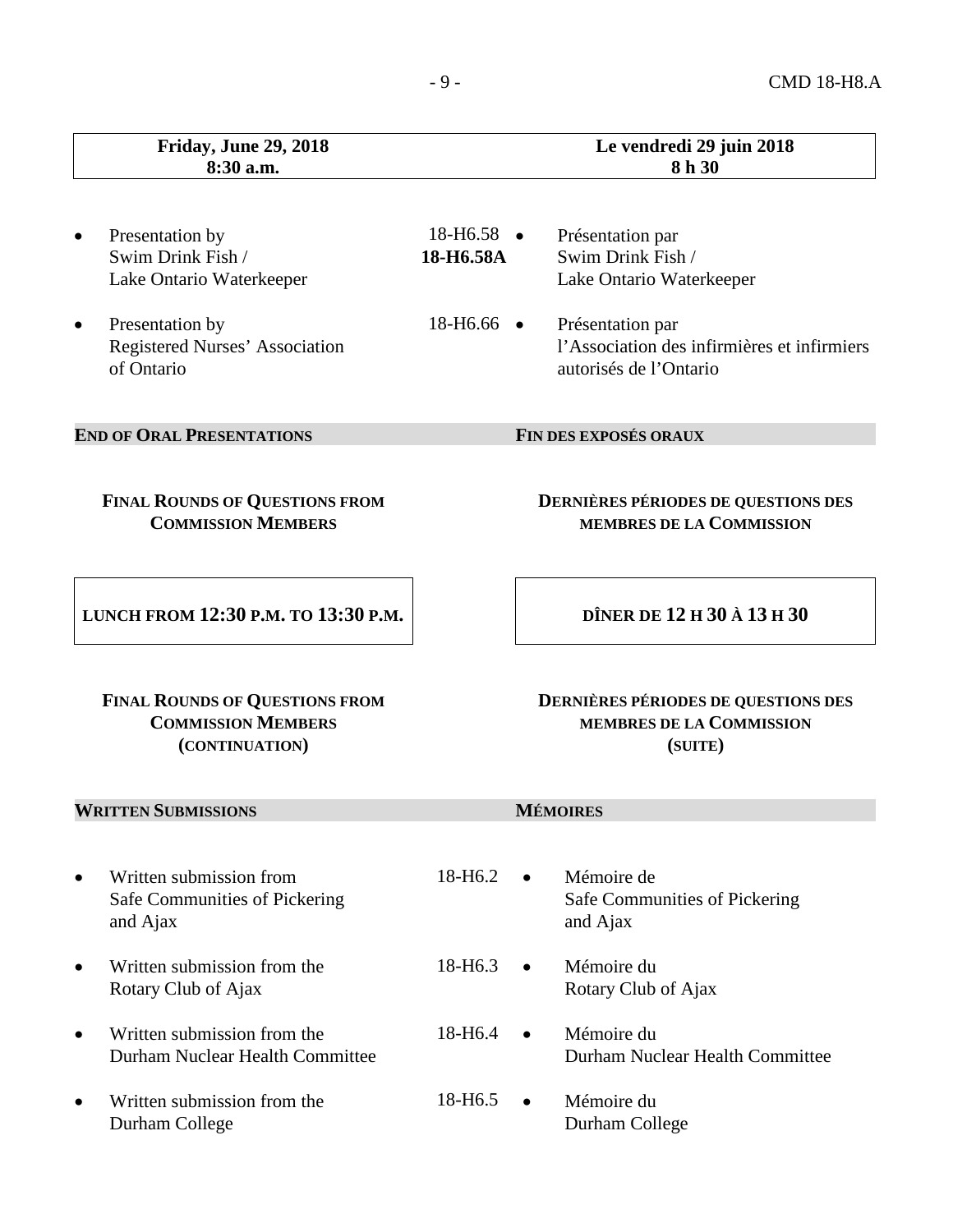|           | Written submission from the<br>Women's Multicultural Resource &<br><b>Counselling Centre of Durham</b> | 18-H6.6              |           | Mémoire du<br>Women's Multicultural Resource &<br><b>Counselling Centre of Durham</b>         |
|-----------|--------------------------------------------------------------------------------------------------------|----------------------|-----------|-----------------------------------------------------------------------------------------------|
| $\bullet$ | Written submission from the<br>Ajax Pickering Hospital and the<br>Ajax Pickering Hospital Foundation   | 18-H <sub>6.7</sub>  | $\bullet$ | Mémoire de l'hôpital d'Ajax Pickering<br>et de la Fondation de l'hôpital de<br>Ajax Pickering |
|           | Written submission from<br>Laker Energy Products Ltd.                                                  | 18-H <sub>6.8</sub>  |           | Mémoire de<br>Laker Energy Products Ltd.                                                      |
|           | Written submission from the<br>Whitby Chamber of Commerce                                              | 18-H <sub>6.9</sub>  |           | Mémoire de la<br>Chambre de commerce de Whitby                                                |
| $\bullet$ | Written submission from<br>Nu-Tech Precision Metals Inc.                                               | 18-H6.10             | $\bullet$ | Mémoire de<br>Nu-Tech Precision Metals Inc.                                                   |
| $\bullet$ | Written submission from the<br>Town of Ajax                                                            | 18-H6.11             | $\bullet$ | Mémoire de la<br>ville d'Ajax                                                                 |
|           | Written submission from the<br><b>Pickering Naturalists</b>                                            | 18-H6.12             |           | Mémoire de<br><b>Pickering Naturalists</b>                                                    |
|           | Written submission from<br><b>Station Gallery</b>                                                      | 18-H6.13             |           | Mémoire de<br><b>Station Gallery</b>                                                          |
|           | Written submission from<br><b>AECOM Canada Nuclear Operations,</b><br>Inc.                             | 18-H6.14             |           | Mémoire de<br><b>AECOM Canada Nuclear Operations,</b><br>Inc.                                 |
|           | Written submission from<br>Jonathan Schofield                                                          | 18-H <sub>6.15</sub> |           | Mémoire de<br>Jonathan Schofield                                                              |
|           | Written submission from<br>Black & McDonald Limited                                                    | 18-H <sub>6.16</sub> |           | Mémoire de<br>Black & McDonald Limited                                                        |
|           | Written submission from the<br><b>Oxford Coalition for Social Justice</b>                              | 18-H6.17             | $\bullet$ | Mémoire de la<br><b>Oxford Coalition for Social Justice</b>                                   |
|           | Written submission from<br>Peter-Tabuns, MPP, Toronto-Danforth                                         | 18-H <sub>6.18</sub> | $\bullet$ | Mémoire de<br>Peter Tabuns, député provincial,<br>Toronto-Danforth                            |
|           | Written submission from the<br>David Suzuki Foundation                                                 | 18-H <sub>6.19</sub> | $\bullet$ | Mémoire de la<br><b>Fondation David Suzuki</b>                                                |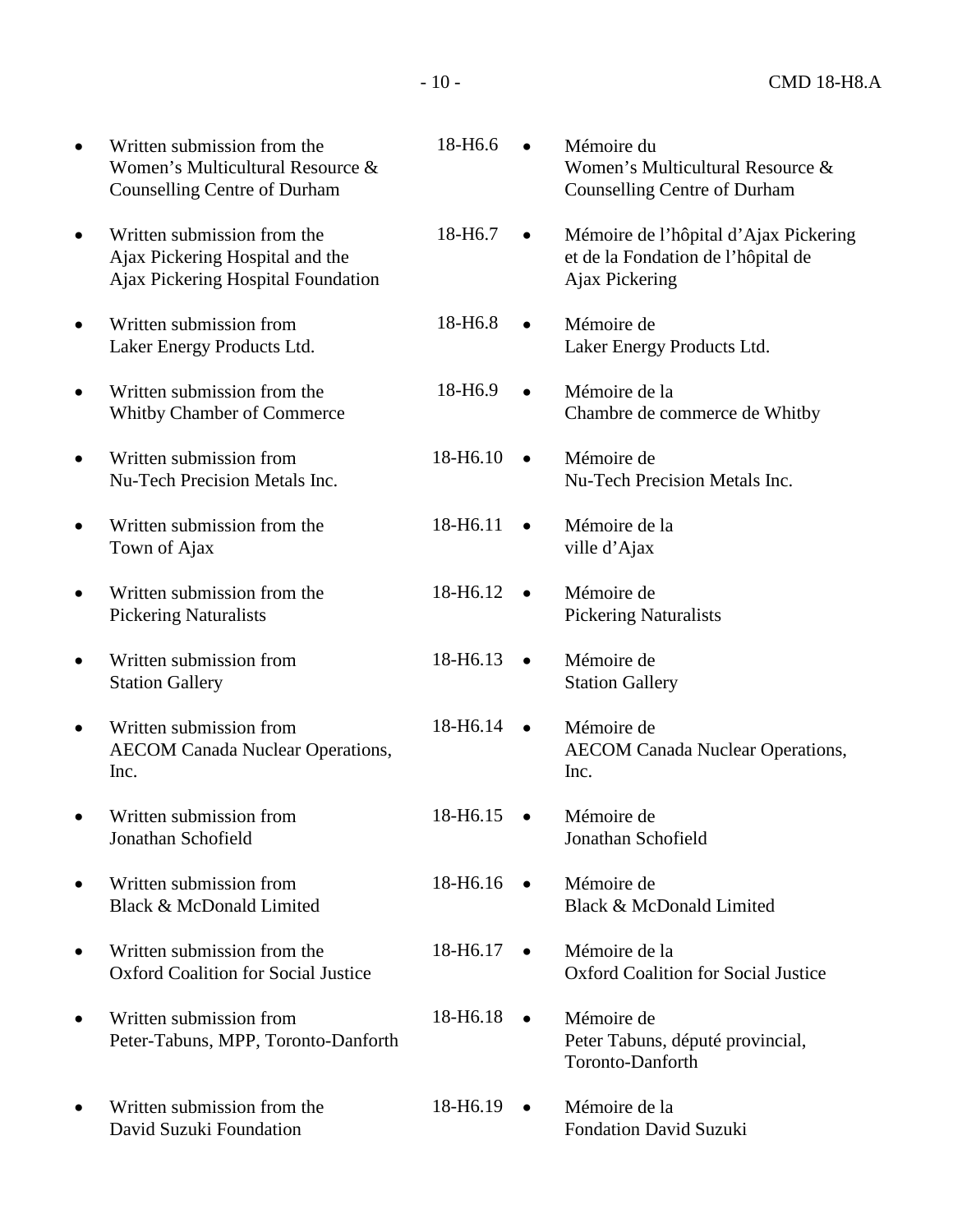| $\bullet$ | Written submission from<br>E.S. Fox Limited                          | 18-H6.46              | Mémoire de<br>E.S. Fox Limited                         |
|-----------|----------------------------------------------------------------------|-----------------------|--------------------------------------------------------|
| $\bullet$ | Written submission from<br><b>Charles Chiarelli</b>                  | 18-H6.47<br>$\bullet$ | Mémoire de<br><b>Charles Chiarelli</b>                 |
|           | Written submission from Karen<br>Walters                             | 18-H <sub>6.48</sub>  | Mémoire de<br><b>Karen Walters</b>                     |
|           | Written submission from Aecon<br>Group Inc.                          | 18-H6.49              | Mémoire de<br>Aecon Group Inc.                         |
|           | Written submission from<br><b>Inès Marchese</b>                      | 18-H6.50<br>$\bullet$ | Mémoire de<br><b>Inès Marchese</b>                     |
|           | Written submission from<br>Stephanie Beausoleil                      | 18-H6.51<br>$\bullet$ | Mémoire de<br>Stephanie Beausoleil                     |
|           | Written submission from<br>Melis Kilic                               | 18-H6.52              | Mémoire de<br>Melis Kilic                              |
|           | Written submission from<br>Jill Lennox                               | 18-H6.53              | Mémoire de<br>Jill Lennox                              |
|           | Written submission from<br>Jayanthini Jegatheswaran                  | 18-H6.54              | Mémoire de<br>Jayanthini Jegatheswaran                 |
|           | Written submission from the<br>City of Pickering                     | 18-H6.80<br>$\bullet$ | Mémoire de la<br>ville de Pickering                    |
| $\bullet$ | Written submission from Lucy<br>Seidler                              | 18-H6.81<br>$\bullet$ | Mémoire de<br>Lucy Seidler                             |
|           | Written submission from the<br><b>Toronto Environmental Alliance</b> | 18-H6.82              | Mémoire de la<br><b>Toronto Environmental Alliance</b> |
|           | Written submission from<br><b>Borden Rhodes</b>                      | 18-H6.83              | Mémoire de<br><b>Borden Rhodes</b>                     |
|           | Written submission from<br>Lori Moncada                              | 18-H6.84              | Mémoire de<br>Lori Moncada                             |
|           | Written submission from<br><b>William Douglas</b>                    | 18-H6.85              | Mémoire de<br><b>William Douglas</b>                   |

- 11 - CMD 18-H8.A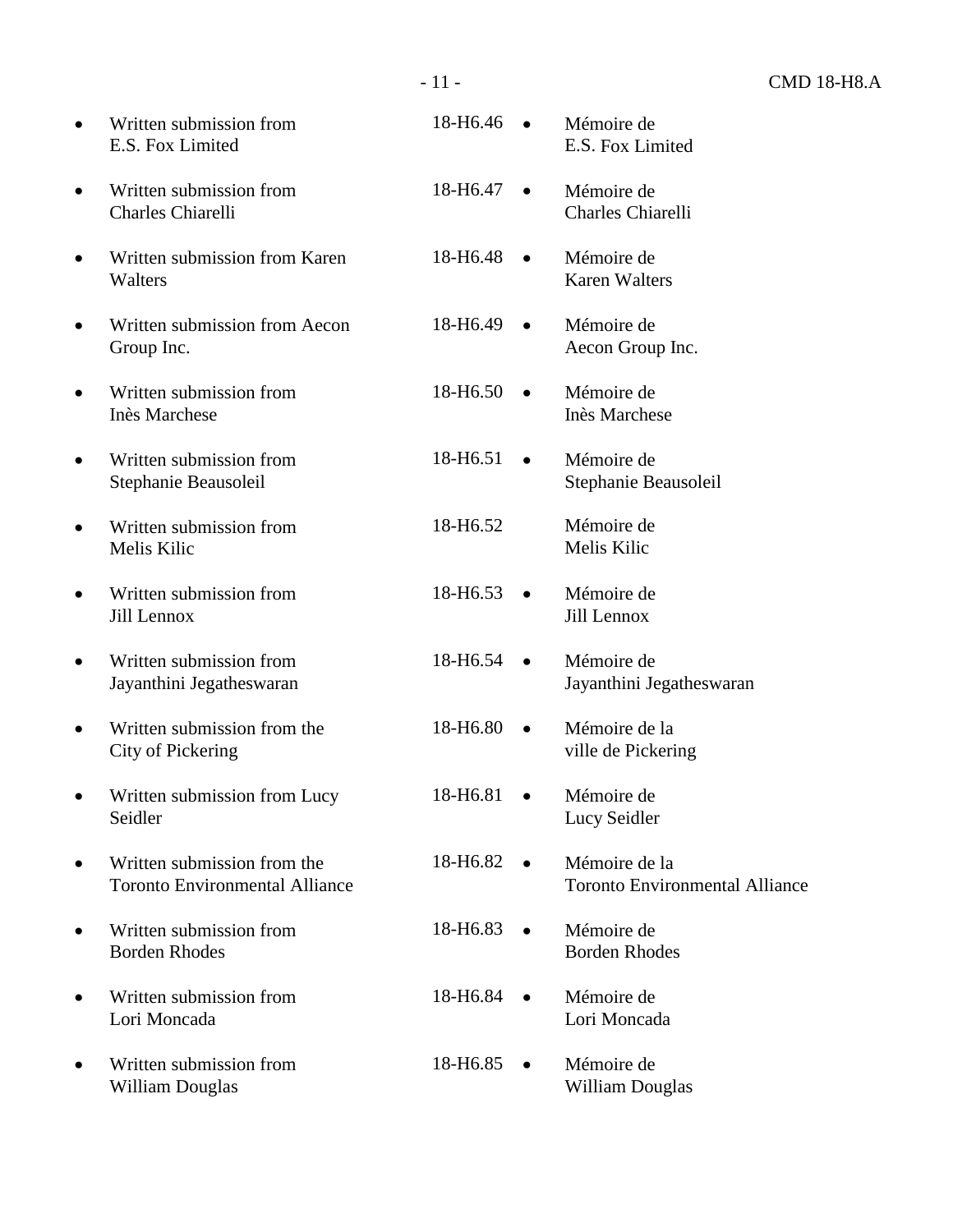| $\bullet$ | Written submission from                                                              | 18-H6.86                           | Mémoire de                                                              |
|-----------|--------------------------------------------------------------------------------------|------------------------------------|-------------------------------------------------------------------------|
|           | Maryam Astaneh                                                                       | $\bullet$                          | Maryam Astaneh                                                          |
| $\bullet$ | Written submission from                                                              | 18-H6.87                           | Mémoire de                                                              |
|           | <b>Christopher Small</b>                                                             | $\bullet$                          | <b>Christopher Small</b>                                                |
| $\bullet$ | Written submission from<br><b>Canadian Council for</b><br><b>Aboriginal Business</b> | 18-H6.88                           | Mémoire de<br><b>Canadian Council for</b><br><b>Aboriginal Business</b> |
| $\bullet$ | Written submission from                                                              | 18-H6.89                           | Mémoire de                                                              |
|           | <b>ATS</b> Automation                                                                | $\bullet$                          | <b>ATS</b> Automation                                                   |
| $\bullet$ | Written submission from                                                              | 18-H6.90                           | Mémoire de                                                              |
|           | Sylvia Schmidt                                                                       | $\bullet$                          | Sylvia Schmidt                                                          |
| $\bullet$ | Written submission from the                                                          | 18-H6.91                           | Mémoire des                                                             |
|           | Scientists in School                                                                 | $\bullet$                          | Scientifiques à l'école                                                 |
| $\bullet$ | Written submission from the                                                          | 18-H6.92                           | Mémoire de la                                                           |
|           | City of Toronto                                                                      | $\bullet$                          | ville de Toronto                                                        |
| $\bullet$ | Written submission from                                                              | 18-H6.93                           | Mémoire de                                                              |
|           | Maria-Theresia Roemmelt                                                              | $\bullet$                          | Maria-Theresia Roemmelt                                                 |
| $\bullet$ | Written submission from                                                              | 18-H6.94                           | Mémoire de                                                              |
|           | <b>Ralf Wieser</b>                                                                   | $\bullet$                          | <b>Ralf Wieser</b>                                                      |
| $\bullet$ | Written submission from                                                              | 18-H6.95                           | Mémoire de                                                              |
|           | <b>Jeff Brackett</b>                                                                 | $\bullet$                          | <b>Jeff Brackett</b>                                                    |
| $\bullet$ | Written submission from                                                              | 18-H6.96                           | Mémoire de                                                              |
|           | Rolls-Royce Civil Nuclear Canada                                                     | $\bullet$                          | Rolls-Royce Civil Nuclear Canada                                        |
| $\bullet$ | Written submission from                                                              | 18-H6.97                           | Mémoire de                                                              |
|           | Lois M. Banks                                                                        | $\bullet$                          | Lois M. Banks                                                           |
| ۰         | Written submission from<br>Bruce Peninsula Environment Group                         | 18-H6.98<br>$\bullet$<br>18-H6.98A | Mémoire de<br><b>Bruce Peninsula Environment Group</b>                  |
| $\bullet$ | Written submission from                                                              | 18-H6.99                           | Mémoire de                                                              |
|           | Nicole Bafaro                                                                        | $\bullet$                          | Nicole Bafaro                                                           |
| $\bullet$ | Written submission from<br>William L. Shore                                          | 18-H6.100 •                        | Mémoire de<br>William L. Shore                                          |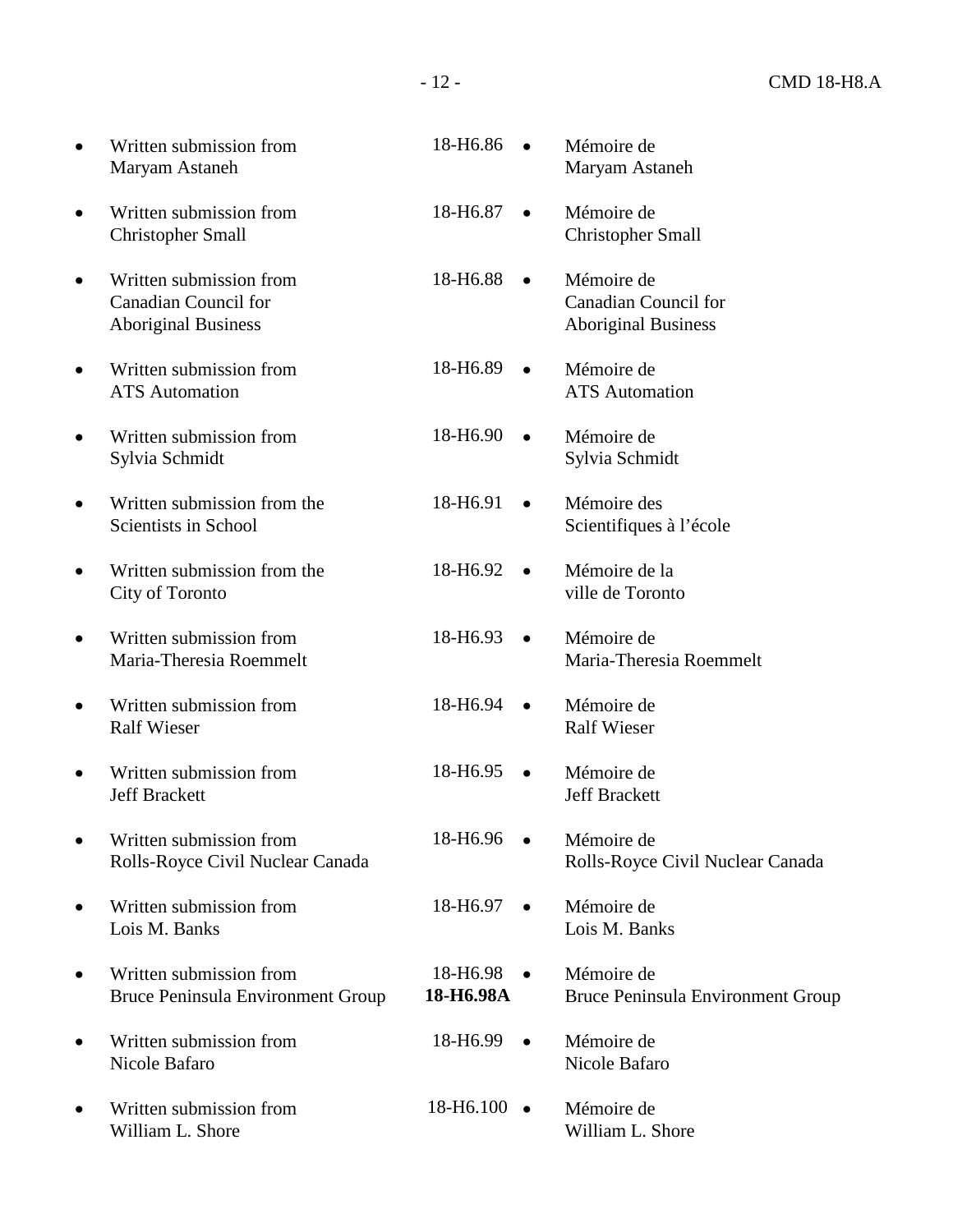|           |                                                                   | $-13-$                | <b>CMD 18-H8.A</b>                                              |
|-----------|-------------------------------------------------------------------|-----------------------|-----------------------------------------------------------------|
| $\bullet$ | Written submission from<br>Maimuna Hafiz                          | 18-H6.102 $\bullet$   | Mémoire<br>Maimuna Hafiz                                        |
| $\bullet$ | Written submission from<br>Sonit Nangia                           | $18-H6.103$ $\bullet$ | Mémoire de<br>Sonit Nangia                                      |
| $\bullet$ | Written submission from<br><b>Harald Simon</b>                    | 18-H6.104 •           | Mémoire de<br><b>Harald Simon</b>                               |
| $\bullet$ | Written submission from<br><b>James Ronald</b>                    | $18-H6.105$ •         | Mémoire de<br><b>James Ronald</b>                               |
| $\bullet$ | Written submission from<br>Joe Dickson, MPP,<br>Ajax-Pickering    | 18-H6.106 •           | Mémoire de<br>Joe Dickson, député provincial,<br>Ajax-Pickering |
| $\bullet$ | Written submission from<br><b>Bruce Power</b>                     | 18-H6.107 •           | Mémoire de<br><b>Bruce Power</b>                                |
| $\bullet$ | Written submission from the<br>Wildlife Habitat Council           | 18-H6.108 •           | Mémoire du<br>Wildlife Habitat Council                          |
| $\bullet$ | Written submission from the<br>Greater Oshawa Chamber of Commerce | 18-H6.110 •           | Mémoire de la<br>Greater Oshawa Chamber of Commerce             |
| $\bullet$ | Written submission from<br>Jacquelynn Tanner                      | 18-H6.111 •           | Mémoire de<br>Jacquelynn Tanner                                 |
| $\bullet$ | Written submission from<br>Ajax-PickeringToastmasters Club        | 18-H6.112             | Mémoire du<br>Club Toastmasters d'Ajax-Pickering                |
| $\bullet$ | Written submission from<br><b>James Scarrow</b>                   | 18-H6.113 •           | Mémoire de<br><b>James Scarrow</b>                              |
| $\bullet$ | Written submission from<br><b>Boyd Reimer</b>                     | 18-H6.114 •           | Mémoire de<br><b>Boyd Reimer</b>                                |
| $\bullet$ | Written submission from<br>Énergie NB Power                       | $18 - H6.115$ •       | Mémoire d'<br>Énergie NB Power                                  |
| $\bullet$ | Written submission from<br><b>B.C.</b> Instruments                | 18-H6.116 ·           | Mémoire de<br><b>B.C.</b> Instruments                           |
| $\bullet$ | Written submission from<br>Natasha Vaney                          | 18-H6.117 •           | Mémoire<br>Natasha Vaney                                        |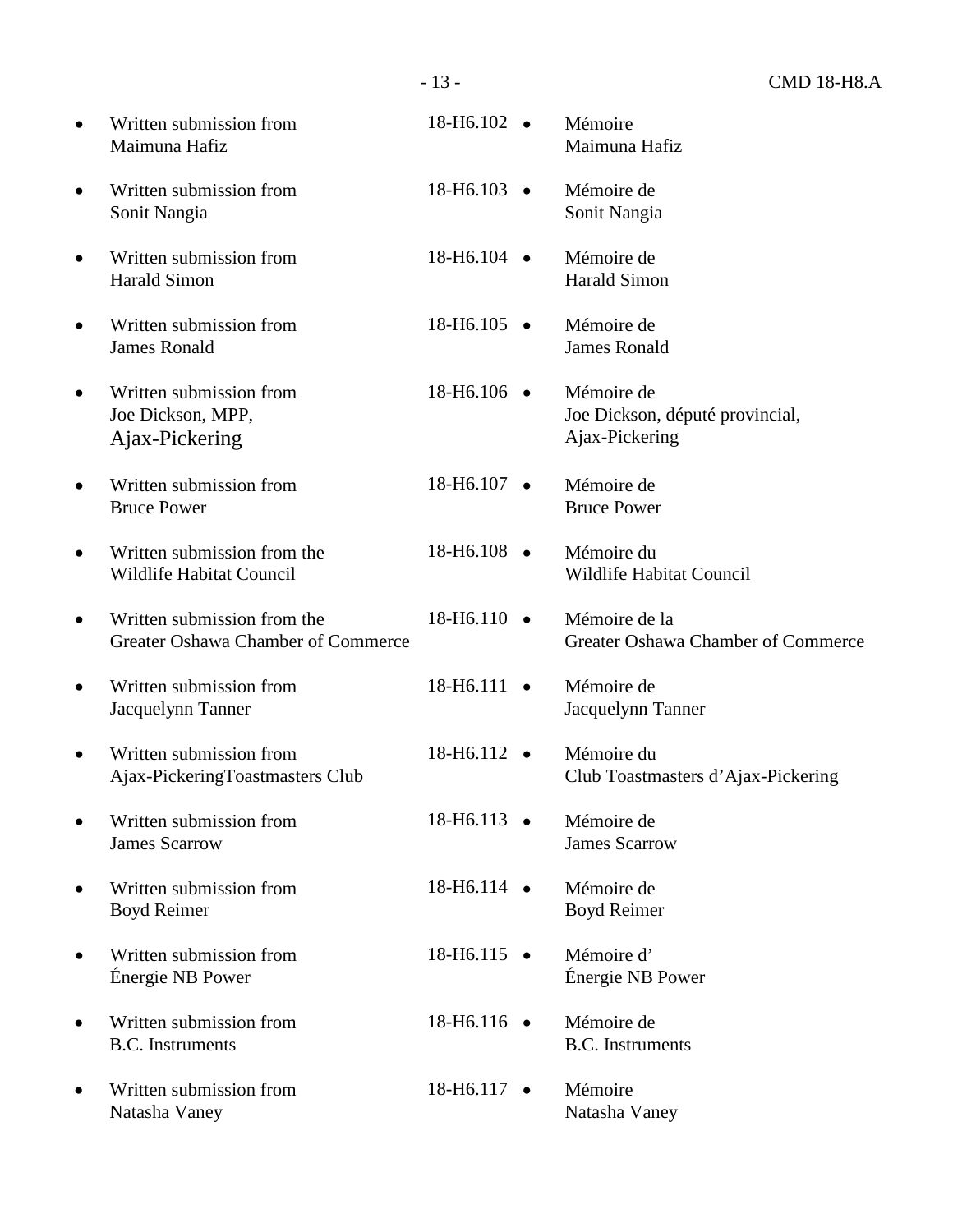- Written submission from Don and Heather Ross
- Written submission from Jasmine Bruce
- Written submission from Sherry Brown
- Written submission from Bertie D'souza
- Written submission from Janine Carter
- Written submission from Fernanda Sierra
- Written submission from Katie Weston
- Written submission from Cameco Corporation
- Written submission from Ontario Federation of Anglers and Hunters
- Written submission from Mackenzie Floyd
- Written submission from I-Ping Wong
- Written submission from University of Ontario Institute of Technology
- Written submission from Rena Ginsberg
- Written submission from Arielle Lefang
- Written submission from Doug Rylett

| $18 - H6.118$ $\bullet$ | Mémoire de<br>Don et Heather Ross                                        |
|-------------------------|--------------------------------------------------------------------------|
| 18-H6.119               | Mémoire de<br><b>Jasmine Bruce</b>                                       |
| 18-H6.120               | Mémoire de<br><b>Sherry Brown</b>                                        |
| 18-H6.121               | Mémoire de<br>Bertie D'souza                                             |
| $18 - H6.122$ $\bullet$ | Mémoire<br>Janine Carter                                                 |
| 18-H6.123               | Mémoire de<br>Fernanda Sierra                                            |
| 18-H6.124               | Mémoire de<br><b>Katie Weston</b>                                        |
| 18-H6.125               | Mémoire de<br>Cameco Corporation                                         |
| 18-H6.126               | Mémoire de la<br><b>Ontario Federation of Anglers</b><br>and Hunters     |
| 18-H6.127               | Mémoire<br>Mackenzie Floyd                                               |
| 18-H6.128               | Mémoire de<br>I-Ping Wong                                                |
| 18-H <sub>6</sub> .129  | Mémoire de la<br>University of Ontario<br><b>Institute of Technology</b> |
| 18-H6.130               | Mémoire de<br>Rena Ginsberg                                              |
| 18-H6.131               | Mémoire de<br>Arielle Lefang                                             |
| 18-H6.132               | Mémoire<br>Doug Rylett                                                   |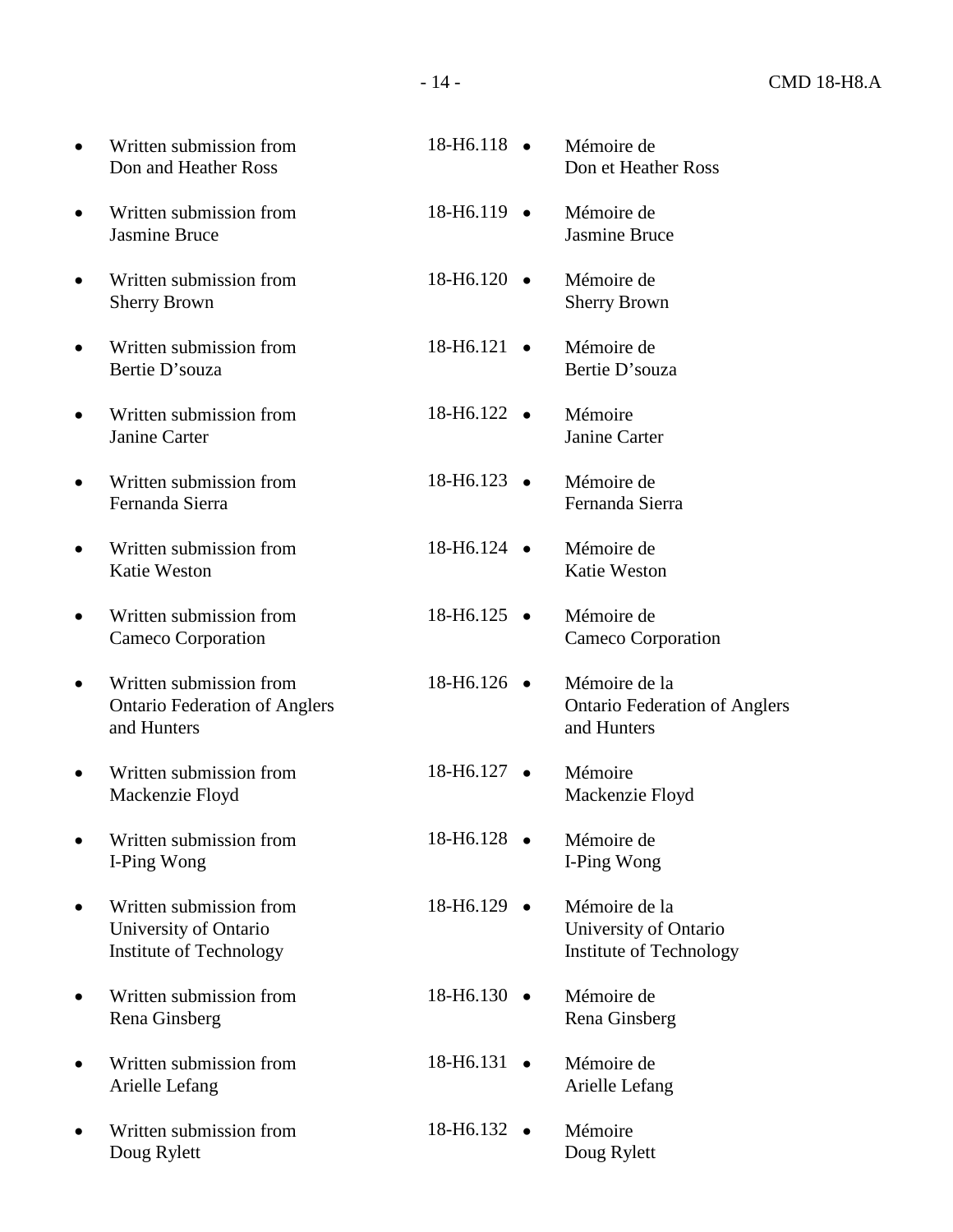| $\bullet$ | Written submission from<br><b>Elaine Munro</b>                                                                                                   | 18-H6.133 •           | Mémoire de<br><b>Elaine Munro</b>                                                                                              |
|-----------|--------------------------------------------------------------------------------------------------------------------------------------------------|-----------------------|--------------------------------------------------------------------------------------------------------------------------------|
| $\bullet$ | Written submission from<br><b>Cathy Tafler</b>                                                                                                   | 18-H6.134 •           | Mémoire de<br>Cathy Tafler                                                                                                     |
| $\bullet$ | Written submission from<br>Roger J. Short                                                                                                        | 18-H6.135 $\bullet$   | Mémoire de<br>Roger J. Short                                                                                                   |
| $\bullet$ | Written submission from<br>Tracy MacCharles, MPP,<br>Pickering-Scarborough East                                                                  | 18-H6.137 •           | Mémoire de<br>Tracy MacCharles, députée,<br>Pickering-Scarborough Est                                                          |
| $\bullet$ | Written submission from<br>Lingzhi Xia                                                                                                           | 18-H6.138 $\bullet$   | Mémoire<br>Lingzhi Xia                                                                                                         |
| $\bullet$ | Written submission from<br>Brotech Precision CNC Inc.                                                                                            | 18-H6.139 •           | Mémoire de<br>Brotech Precision CNC Inc.                                                                                       |
| $\bullet$ | Written submission from<br>Plug'n Drive                                                                                                          | 18-H6.140 •           | Mémoire de<br>Plug'n Drive                                                                                                     |
| $\bullet$ | Written submission from<br>Steps for Life, Durham Region                                                                                         | 18-H6.142 •           | Mémoire de<br>Steps for Life, region de Durham                                                                                 |
| $\bullet$ | Written submission from<br>Pickering Rouge Canoe Club                                                                                            | 18-H6.143 •           | Mémoire de<br>Pickering Rouge Canoe Club                                                                                       |
| $\bullet$ | Written submission from the<br>Ontario Shores Centre for mental Health<br>Sciences and the Ontario Shores<br><b>Foundation for Mental Health</b> | 18-H6.144 •           | Mémoire de<br>l'Ontario Shores Centre for mental<br>Health Sciences et l'Ontario Shores<br><b>Foundation for Mental Health</b> |
| $\bullet$ | Written submission from<br><b>Abilities Centre</b>                                                                                               | 18-H6.145 ·           | Mémoire de<br><b>Abilities Centre</b>                                                                                          |
| $\bullet$ | Written submission from<br><b>Earth Rangers</b>                                                                                                  | 18-H6.146 •           | Mémoire des<br><b>Earth Rangers</b>                                                                                            |
| ٠         | Written submission from the<br><b>Big Brothers Big Sisters</b><br>of South-West Durham<br>and Northumberland                                     | $18-H6.147$ $\bullet$ | Mémoire des<br>Grands frères Grandes sœurs de Durham-<br><b>Sud Ouest et Northumberland</b>                                    |
| $\bullet$ | Written submission from<br>PineRidge Arts Council                                                                                                | 18-H6.148 •           | Mémoire de<br>PineRidge Arts Council                                                                                           |